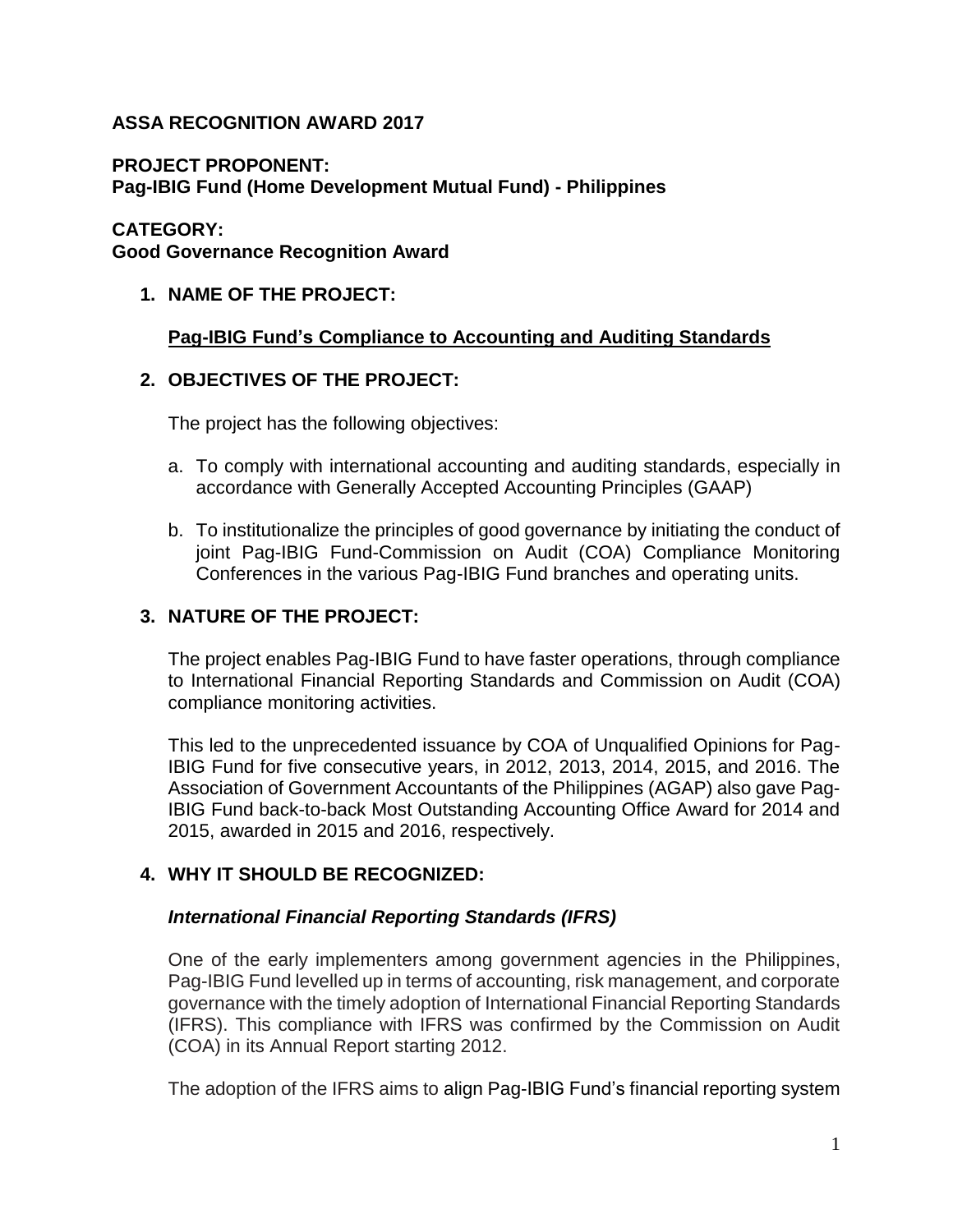to globally-accepted reporting standards; enhance comparability, reliability, and transparency of corporate financial reports; improve management information systems as basis for decision making; and meet the need of stakeholders for more open and useful disclosures in the financial reports.

The IFRS are accounting standards where changes penetrated the backbone of financial reporting and greatly affected the way transactions are recorded and reported. Balances reflected on the financial reports are adjusted or disclosed in consideration to market, operational, credit, and other risks; thus, raising the bar in financial reporting.

# *COA's Unqualified Opinion (5-peat from 2012 to 2016)*

In 2012, Pag-IBIG initiated the conduct of joint HDMF-Commission on Audit (COA) Compliance Monitoring Conferences in the various branches and operating units as part of its commitment to institutionalize the principles of good governance. The Conferences aim to monitor compliance to findings and recommendations contained in the Management Letter (ML) or Audit Observation Memorandum (AOM) of COA to the Fund.

The Compliance Monitoring Conferences have contributed immensely in the unprecedented issuance by COA of Unqualified Opinions for Pag-IBIG Fund for five consecutive years, in 2012, 2013, 2014, 2015, and 2016. COA commended the process of monitoring conferences and cited it among its positive findings "in pursuit of good governance and financial integrity." In parallel to the accomplishment of Pag-IBIG Fund in its key result areas, the Fund has ensured that the agency not only performs its mandate with excellence, but with integrity as well.

A clean or Unqualified Audit Opinion embodies Pag-IBIG Fund's stringent observance of internal control on its operations. This supports operational and cost effectiveness as it ensures that financial and operational transactions are legal and adequately supported, thus indicating good corporate governance. Pag-IBIG Fund's stakeholders, particularly the members, will have increased confidence that their funds are being managed well, ultimately redounding to their benefit in terms of loans and dividends at optimum rates.

According to COA's Guidelines on the Preparation, Submission, and Transmittal of the Annual Audit Report, an Unqualified Opinion is given when the auditor is satisfied in all material respects, such that:

- the financial statements have been prepared using acceptable accounting bases and policies, which have been consistently applied
- the statements comply with statutory requirements and relevant regulations